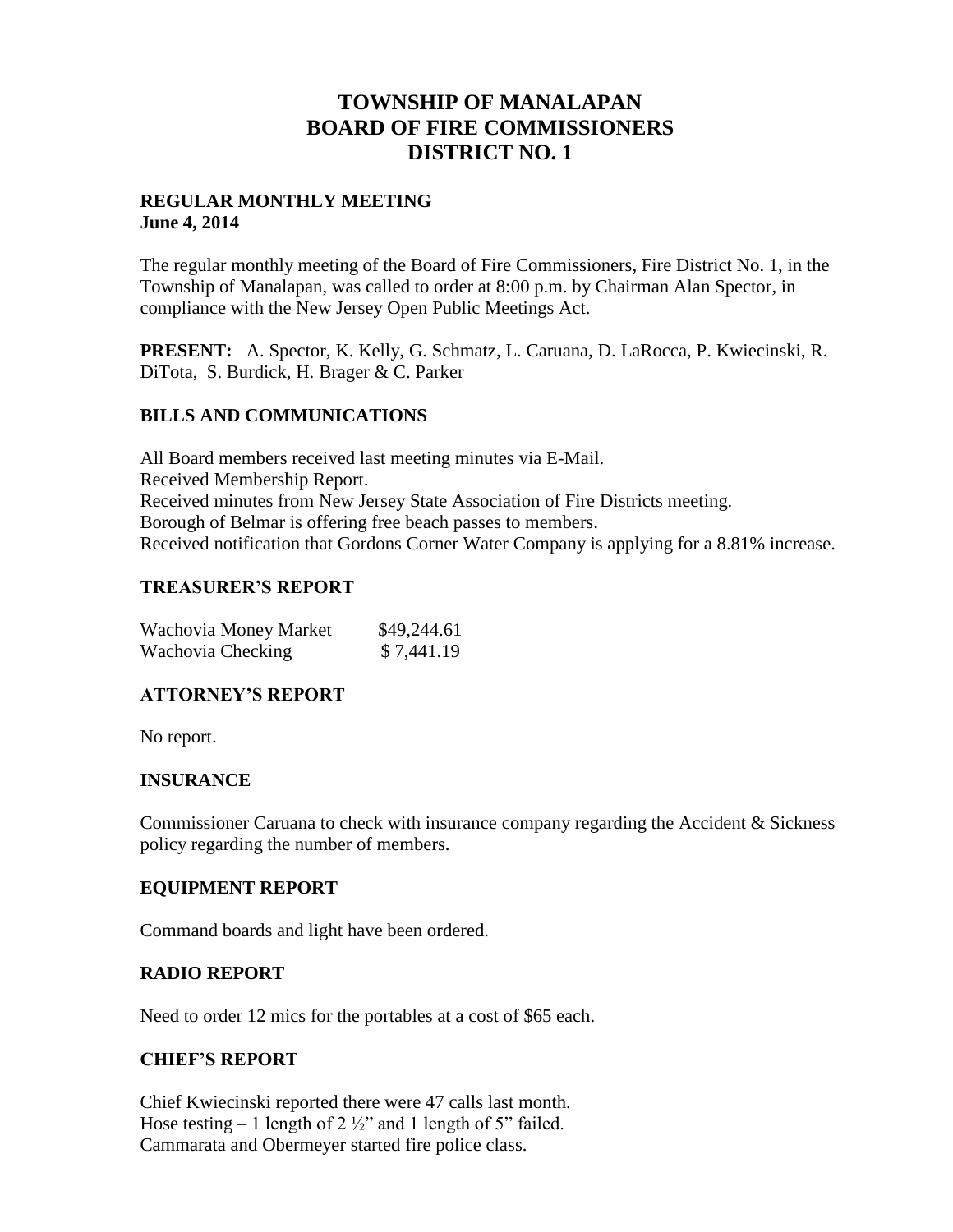### **TRUCK REPORT**

26-1-91- had new turbo put in today. Services on trucks will begin this month.

### **ASSOCIATION REPORT**

Key pad on rear building was installed and is not working; another one has been ordered.

#### **TRUSTEES' REPORT**

No report.

#### **OLD BUSINESS**

See attached.

#### **NEW BUSINESS**

Commissioner Kelly made a motion to pay all vouchers; this was seconded by Commissioner LaRocca. All voted aye.

Received information from Continental Fire & Safety regarding compressor. Need to start researching new unit.

A discussion was held regarding people and children riding on trucks and climbing on trucks while parked. The Commissioners agreed that no one is allowed to ride on the trucks and all children should be supervised while around the trucks.

Commissioner Spector made a motion not to exceed \$800 to purchase 12 mics for the portables at a cost of \$65 each; this was seconded by Commissioner Kelly. All voted aye.

Commissioner LaRocca reported that the new Chief's vehicle has been ordered.

Meeting opened to the public at 8:33 P.M.

A motion was made by Commissioner Spector to adjourn; it was seconded by Commissioner LaRocca and all voted aye.

Meeting adjourned at 8:35 P.M.

 Respectfully submitted, Kenneth Kelly, Clerk